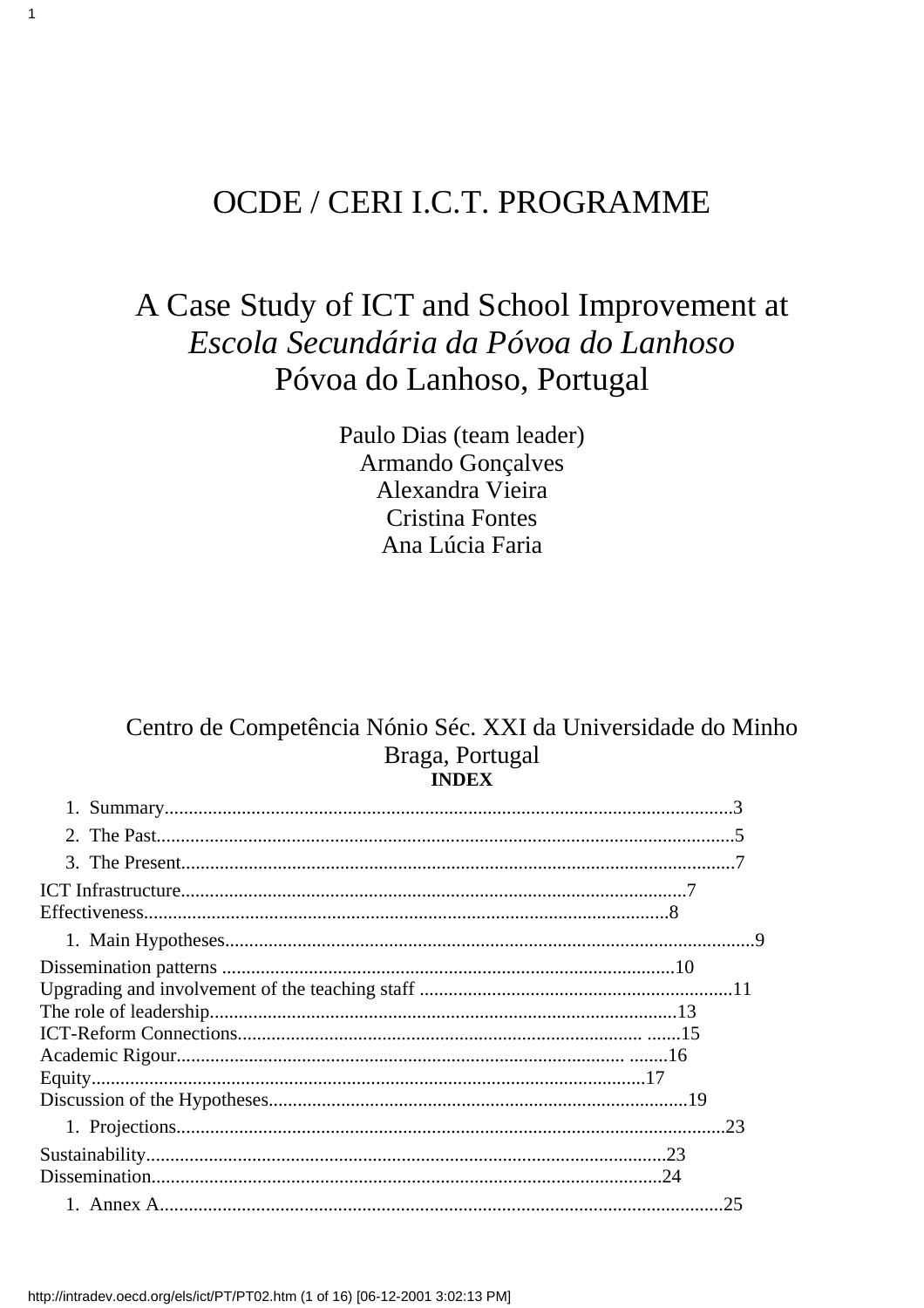| 1. SUMMARY   |  |
|--------------|--|
|              |  |
| - 2. Annex B |  |

1

The *Escola Secundária da Póvoa do Lanhoso* is a public school situated in a small town, Póvoa do Lanhoso, with 19,000 inhabitants, and is the chief town. It has a school population of 1150 students (of the 7<sup>th</sup> and 12<sup>th</sup> grades) mainly aged between fourteen and nineteen, in day school, and between eighteen and thirty, in night school.

Given the characteristics of the surroundings, situated on the outskirts in relation to the large centres and most of the students coming from a rural environment, the school serves a large number of students with poor expectations in relation to schooling, which tends to be reflected in the number of students leaving school before completing the basic education. In a joint effort to curb this movement and to simultaneously promote a greater connection between the students and school life, a set of initiatives have been developed within the scope of the reform and the educational innovation with ICT in order to encourage the involvement and integration of the students in the school.

Among these initiatives is the creation of an alternative education syllabus for the 3<sup>rd</sup> cycle of the basic education and the involvement of the school in the Nónio XXI Century and Internet in School Programmes, which acted as a support to the implementation of the reform and as a means of generalising it. The innovative effort to introduce the new curricular approaches and teaching and learning methodologies based on ICT reflects the initiative of the management body and the involvement of most of the teachers in the development of the change process.

Within the scope of the changes introduced in the school during this process, the one which probably had the greatest impact on school life and the school organisation was the change in the philosophy of managing the space in the Library, made possible thanks to the approval of a project in the scope of the National Network of School Libraries and the Institute of Educational Innovation, in articulation with the Nónio XXI Century Programme. Within the scope of this restructuring, the Library acquired a central place in the school and in the students' daily activities, providing access to information, be it in the form of daily newspapers or via the Internet during school hours, as well as reference bibliography, videos and CD-ROMs. For this a new Nónio room was created with access to computers where students can do the tasks assigned to them, consult information, use the email and log on to the Internet.

This restructuring of the model for using ICT was extended to the school's internal communication system and a telecommunications network was created linking all the computer rooms and the Nónio room, as well as the staff room and administrative departments. From here it was possible to create a logic of sharing among these different rooms, strengthened by the adherence of the teachers to the new access capabilities and the sharing of information and to their importance in building learning, both in terms of the curricular integration of ICT in teaching and learning and in administrative terms, namely through the computerisation of school management procedures.

Besides their teaching activities, the teachers are integrated in two school organisations: the educational support group and the project follow-up and development group. The former is directed at developing activities to help students with greater learning difficulties, namely by providing assistance to the alternative education class, and the latter concentrates on the implementation and follow-up of projects in course in the school. All the teachers form part of at least one of the two groups thus making it easier for them to acquire more in-depth knowledge of school life and of the students. Resulting from this procedure the alternative education project was created. This project is strongly directed towards the use of ICT and towards preparing students to enter the working world. Through it, it was possible to integrate students with learning and adaptation difficulties in the educational project.

Further projects and activities were developed to occupy the students' free time in the school and School Clubs were started. A special room was set aside for free-time activities where the students can watch videos and play didactic games. The clubs were also given the conditions necessary that would make it possible for the students' free time to be as effectively occupied as possible. In this respect, special mention should be made of the Mathematics, Computer and Science clubs which now have computer resources enabling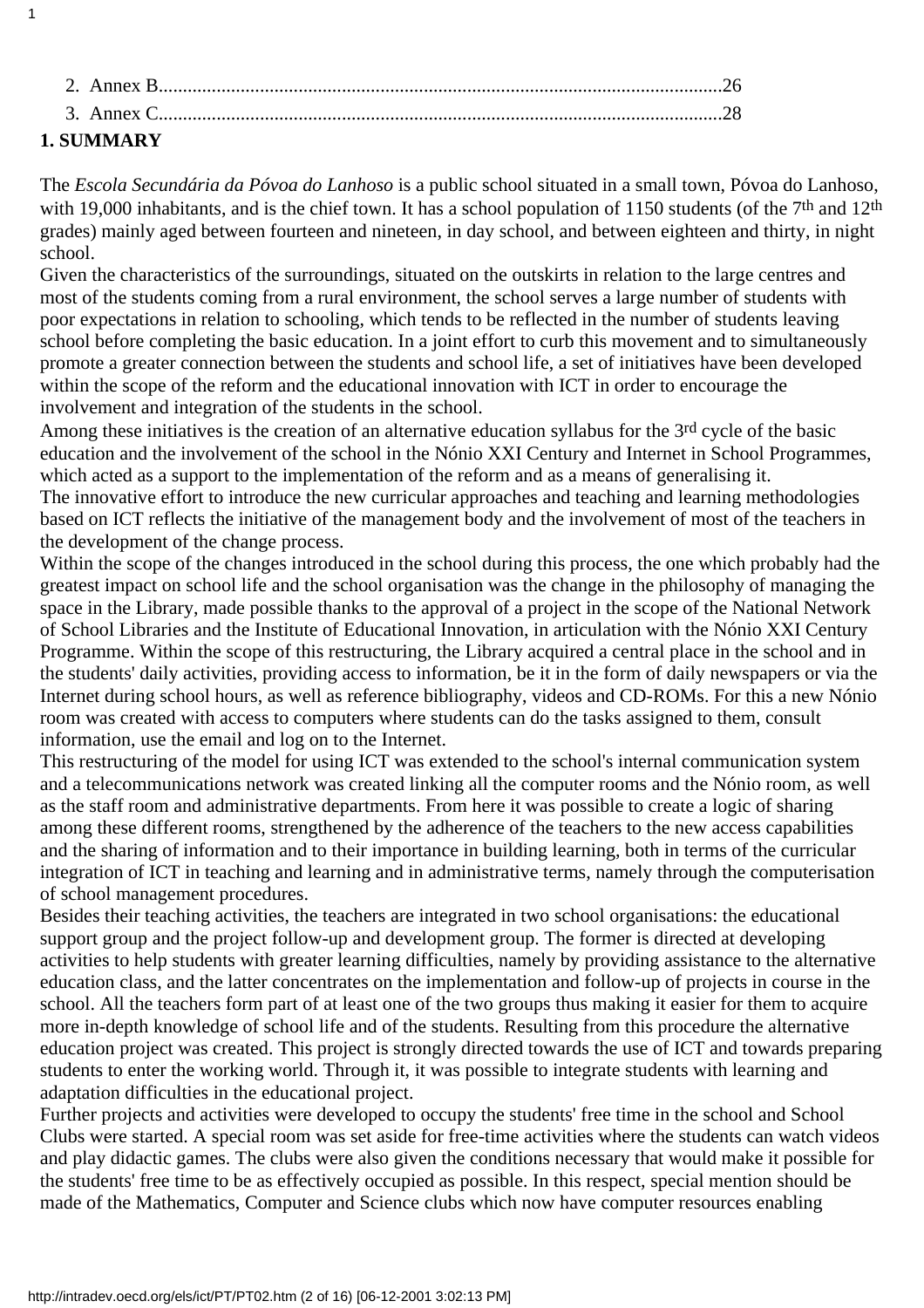students to better occupy their free time.

In parallel to the investment made to improve the teaching conditions and means, the school has also tried to invest in the quality of the teaching process, namely through the promotion of experimental teaching in sciences, particularly through the support obtained within the scope of the Ciência Viva (Live Science) III and IV Projects. These projects have enabled an effective development of the experimental teaching activities.

This initiative of developing school activities also includes the promotion of art education, be it in the form of theatre (several activities have been developed in this area) or painting, in the context of which a series of workshops have been held.

On promoting reflection on the Library space and its functions, the school started a process of joint involvement, sharing and (re)creation of the school's space and functions, identifying needs and problems and attempting to find solutions to the school community's activities by making available new media to assist the learning process and by supporting training in the use of these media.

This project of reflection and internal inter-pair training undoubtedly provided the supporting motivation and progressive involvement of the community of teachers in the use and integration of the new media in teaching. This process of change also provided the support of the wider community of parents, especially when the school extends training in ICT to the students' parents in free summer courses.

## **2. THE PAST**

1

The need to introduce the reform and educational innovation involving ICT arose as a natural process to overcome the cultural and socio-economic problems of a school population from a region with pronounced needs, allowing the school to be transformed into the ideal centre to acquire and develop new vocational skills and simultaneously contribute to a better integration of the students in the local community. In order to understand the characteristics of the school population, it is important to think, even briefly, about certain aspects related to the socio-economic origin of the students' parents. According to the data collected by the school during the 1998/1999 school year, the overwhelming majority of parents were employed in the industrial, agricultural or commercial sectors. The progressive emergence of a significant number of parents who are self-employed is worth noting. However, this fact is not a positive factor for the inversion of the situation in general.

In both cases it should be stressed that most of the jobs are connected to activities that do not require skilled labour. This is a factor which is strongly associated to the low schooling level of the students' parents. We are also confronted by a school population that tends to be homogenous, with a strong articulation with the local community. There are however a significant number of students who come from France, Switzerland and Germany (as a result of the massive wave of emigration during the 60s and 70s). In some cases these students initially experience integration difficulties which leads them to relate mainly with students in an identical situation. This is why occasionally French and German are spoken in the school corridors. Nevertheless, after analysing the data concerning students changing to other schools, in the vast majority of the cases, these students end up integrating themselves in the school community. The principal of the school considers the factor of changing schools to be residual and this occurs only when the family moves to another house (one or two cases/year), when a student is transferred to the local Vocational School (10 students/year) or when a student is transferred to private teaching institutions at the end of high school  $(12<sup>th</sup> grade).$ 

It is in this context that the process of introducing the reform starts, through the creation of an alternative education class and the innovation with ICT in the school. The major objectives of this project are to create conditions for the effective development of the quality of teaching and learning, to gain new skills for the students' vocational future and to promote their full integration in active society.

In the initial phase, however, the reform/innovation with ICT project met with some resistance, essentially in relation to doubts on the effectiveness in the educational development of alternative education and the lack of sensitivity and command of ICT of the teachers (partly due to the fact that they do not have initial training in this area). Added to this last aspect are factors such as lack of knowledge as to the educational uses of ICT and of the change processes in educational practices, namely in the curricular integration of ICT.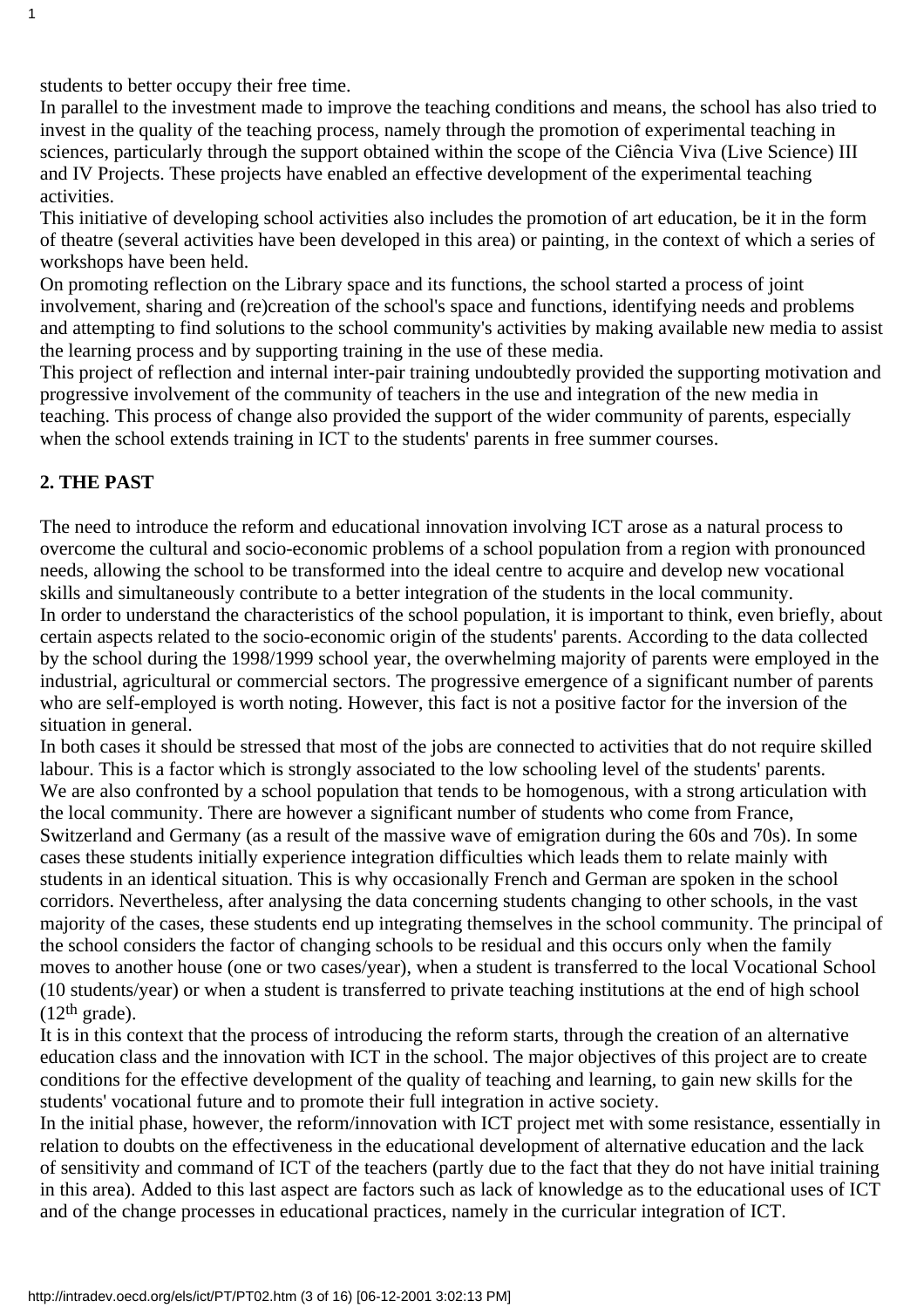We would like to stress that since the beginning the school's management body has tried to integrate all the administrative services of the school in this innovation process by providing training for its staff and by computerising the respective services, such as editing student evaluations electronically. The external resistance of the parents was overcome by involving them in the project, namely by offering them ICT summer courses. Besides contributing towards the enrichment of adult education, this strategy strongly and decisively led to a closer relationship between the school and the parents, permitting and encouraging better mutual knowledge and greater ties not only between the school and the parents but also

between the educational project and the external community. This factor has revealed itself positively by raising the awareness of local companies to the need to create vocational placements for students from alternative education and technological courses.

# **3. THE PRESENT**

1

# **ICT Infrastructure**

This school currently has 32 classrooms in operation, a population of 1150 students, 98 teachers, 26 auxiliary and educational support staff and 10 administrative workers.

In 1997 the school joined the Nónio XXI Century Programme and the Internet in School Programme. Over the last three years it has had projects approved by the National Library Network, by the National Commission for the Commemoration of the Discoveries, by the Institute of Educational Innovation and by the Ciência Viva III and IV projects.

As a result of the activities of the various projects in course and of the investments made within the scope of these projects, the school has 73 computers, 14 of which are reserved for administrative and management activities (2 for the Executive Board, 1 for the management of documents in the library, 2 in the staff room, 1 in the class directors' room, 5 in the administration services, 1 in the SASE and 2 servers).

The students have access to 59 computers spread out in the different rooms and laboratories, with a ratio of 19 students to one computer.

A total of nine classrooms and laboratories three normal classrooms, the Nónio room which is integrated in the library, the Multimedia Production Centre, the Biology laboratory, the Physics laboratory and the rooms used by the Mathematics and Computer Clubs are equipped with computers.

The library/Nónio room is equipped with video recorders where students can watch audiovisual material and also has a vast collection of educational videos and software (CD-ROMs). Students also have access to the Internet in the Nónio room where they can do their assignments on the 12 available computers.

From all these rooms, the computers which have access to the Internet (connected to the net via a RDIS line) are those found in the three classrooms, in the Nónio room and in the staff room.

The classrooms equipped with computers are networked and those which can be used freely by the students are the Nónio room and those used by the Mathematics and Computer Clubs. These are available to students during school hours, during the holidays and two nights during the week for students and members of the community.

A teacher, the Installations Director, is responsible for the supervision of this equipment. As the school does not have technicians as part of its staff to carry out maintenance services on the communications systems and the equipment, these services are outsourced to a company specialised in this area. As regards the maintenance of the computers, these services are being carried out by the teachers themselves, with all the limitations associated to this accumulation of functions.

## **Effectiveness**

The issue of effectiveness should be assessed by the school's capacity to develop the educational project, particularly in the resolution of cases of failure and of the integration of students in the school community. Within the scope of the reform initiated in this school effectiveness means assessing the initial situation, which presented problems of repeated failure and the risk of leaving school before completing the compulsory basic education, and developing the process of creating and implementing alternative education, namely in adapting the syllabus to the training needs of the students, in following the learning processes, in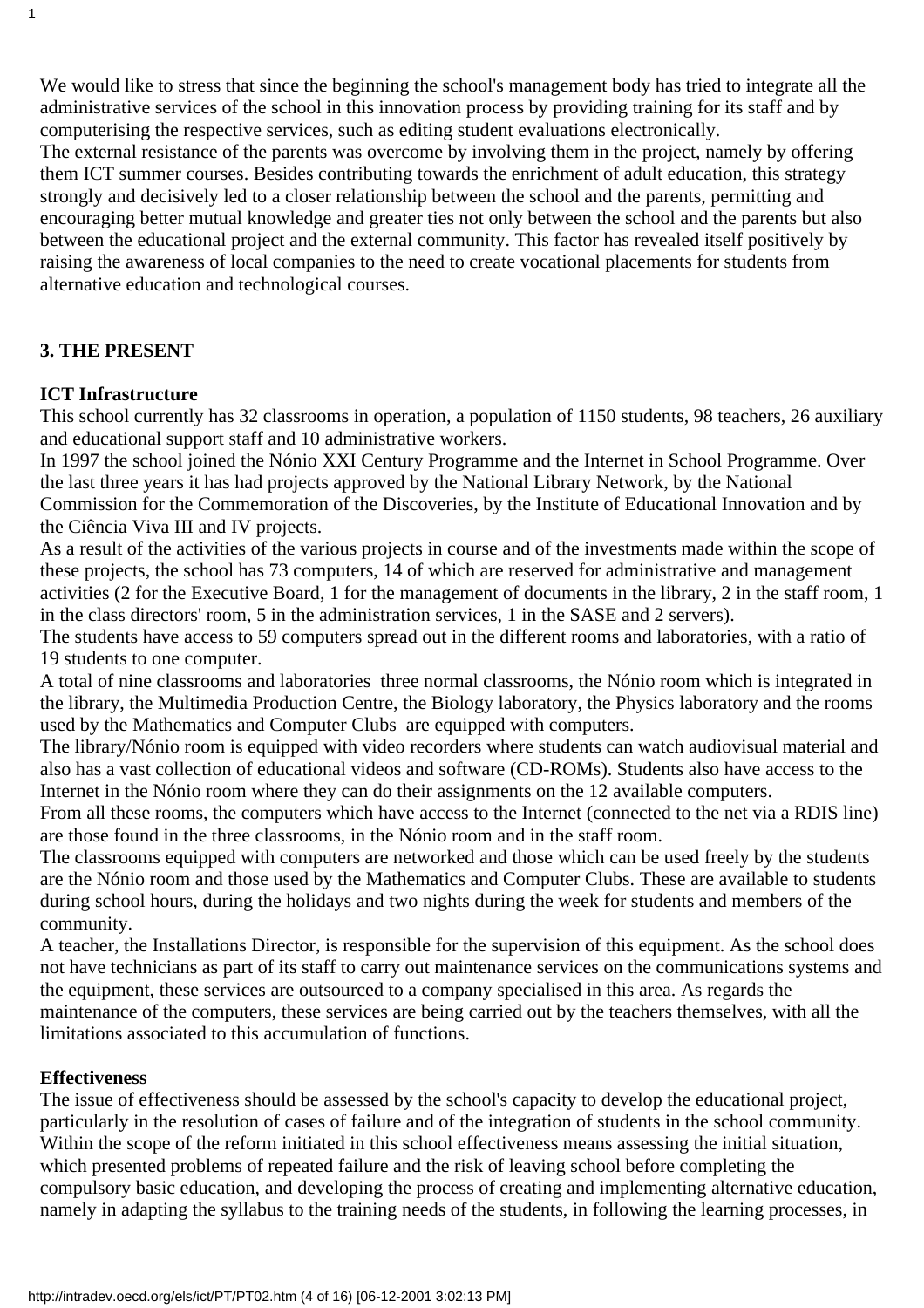integrating students in the school community and, finally, in assessing the levels of motivation and involvement of the students in this project. The implementation of alternative education has decisively contributed to these students regaining their place in the school both through the importance which the school acknowledges them and through the new situation of social and academic integration, which in effect means greater personal commitment.

As the teacher who teaches this class Mathematics and Computer Sciences says, *"The kids in alternative education did not have great expectations in relation to school; now they have made great discoveries which lead to other discoveries and their reaction is quite positive".*

The impact of ICT in the development of the students in the learning processes is summed up by the same teacher in the following manner: *"...for some it is merely a tool, for these (alternative education) it is a discovery".*

This impact is extended to the teachers' practices both in the preparation of the teaching and learning materials and in the approaches guiding their own activity, progressively integrating the new media as tools for the construction of learning and facilitating the development of a perspective directed towards *teaching to learn.*

In addition, the introduction of alternative education has led to a reduction in the differences in access to technologies and to knowledge and has encouraged democratisation in access to information and education.

# 1. **MAIN HYPOTHESES**

1

The main hypotheses of this study comprehend the aspects identified with the development of Educational Reforms and Information and Communication Technologies in Education, especially as regards the impact of communication systems mediated by computer in the implementation of the educational innovation processes, namely: dissemination patterns, upgrading and involvement of teaching staff, role of leadership, ICT-Reform connections, academic rigour and equity.

According to the methodology and instruments used by the study, data were collected, catalogued and processed, enabling the creation of an empirical base which we used to present each of the aspects and the discussion of the hypotheses under study.

## **Dissemination patterns**

This school started the process of introducing the reform and innovation with ICT through the creation of an alternative education class comprising ten students who were considered to be in the risk of leaving school before completing the compulsory basic education.

The introduction of alternative education in the school was the institution's response to the problems associated to motivation, inadaptability and failure in school, and the risk of leaving school before completing the compulsory schooling. The implementation of the reform arose within the scope of the legal framework which regulates the autonomy of schools, allowing them to propose the creation of alternative education projects through which it is possible to bring the school reality closer to the educational needs and interests of students with integration difficulties.

Besides the adapted scientific component, the alternative education being developed in this school includes a strong practical component of a vocational or pre-vocational nature in the area of Information and Communication Technologies, the main objective being the successful integration of the students in active life.

The dissemination of the reform and educational innovation with ICT is closely related to the project creating alternative education. The proposal and coming into being of alternative education in the school coincides with the innovation programme with ICT in 1997, through which the process of using computer tools in the teaching and learning practices was started. In this sense, the introduction of alternative education acted as a continuing experiment of ICT and simultaneously as a means of assessing the results of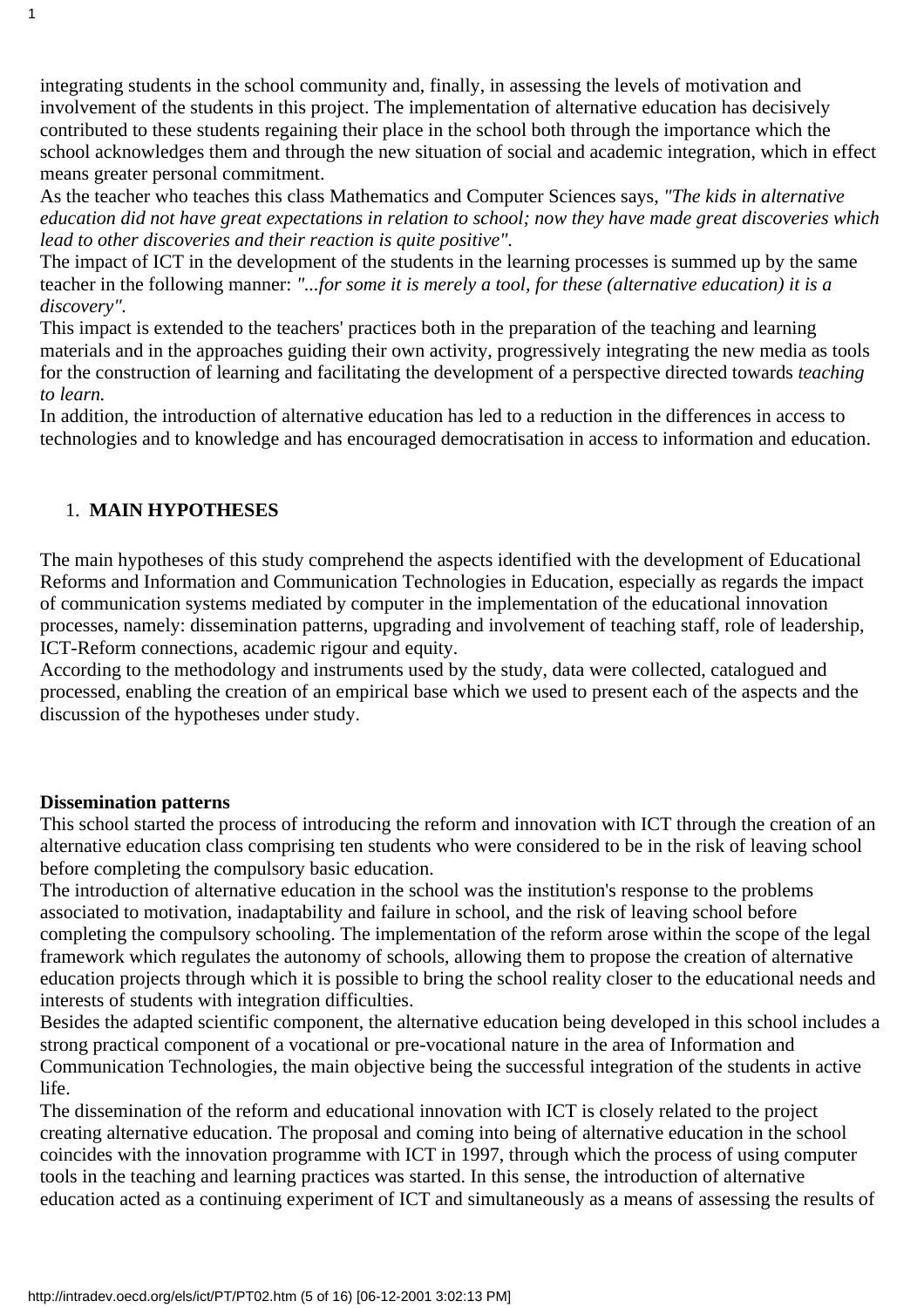this integration for the teachers.

1

Adapting the syllabus to the educational needs of the group gives preference to using ICT as a support for the new approaches both in the construction of learning and in gearing this learning to the working world. The innovation in this project no doubt implied a considerable amount of uncertainties and implementation difficulties both in promoting the dialogue between the discipline areas involved and in the development of new educational approaches to the contextualisation of learning.

However, in this school the dissemination of the use of ICT is not limited to the activities related to the reform/innovation project with the alternative education class. On the contrary, in fact; in the community there is a generalised awareness of the uses of ICT in the teaching and learning processes to which the initial effort of the management body and the group that oriented the launch of the first projects made a decisive contribution. A result of this effort today is the perception that the project belongs to the community of teachers.

#### **Upgrading and involvement of the teaching staff**

The upgrading and involvement of the teachers in this school is supported by a continued process of internal reflection which led to the implementation of the reform and made the teachers aware of educational innovation with ICT.

The development of this movement is not new for some of the teachers in this school who previously participated in the Minerva Project (1985-1994), which was for many their first contact with the problems surrounding educational innovation with ICT. This became apparent on analysing their length of service 50% of the teachers in this school have between 11 and 20 years of service. Most of the teachers (55%) are women and 72.5% of the teachers are aged between 32 and 42.

The upgrading process was initially set in motion by the management body and by a small team of teachers with previous experience in the Minvera Project, which progressively promoted the recognition of the importance of the school being open to the integration of the educational innovation projects as instruments for the development of the school itself and of its role in the social and cognitive construction of learning. If ICT are perceived as being the horizontal upgrading for the development of teaching and learning activities, on the one hand, the need to carry out a new phase of work directed more towards their pedagogical use in the various discipline fields arises, on the other. In this sense, the specialist teacher claims that *it is necessary to promote more pedagogical training, directed towards the classroom,* through which teachers acquire more autonomy in integrating ICT in the syllabus.

The effort made to upgrade the teachers in this school has followed a model of inter-pair training, oriented by the needs and objectives of their colleagues. Through this process, the community has acquired some autonomy which can be seen by the involvement of the vast majority of the teachers in the innovation projects in course.

Nevertheless, the continuity of this development depends partly on a group of skills for using ICT individually and in classroom activities with the students.

The degree of familiarity and capacity to use ICT in teaching practices is presented by means of the Survey on Teachers' Practices which includes different sections that are described and commented on below. The first section is about the use of the computer as a personal work tool. *Writing an article* is a task with which 73.8% of the teachers interviewed said they felt comfortable. The tasks related to *sending electronic mail* messages (35.7%), *searching for information on the* web (31.0%) and *drawing a picture* are also included on this level.

For the activity related to *creating and maintaining web pages* 64.3% said they did not feel at all comfortable. Other activities on this same level were the activities related to *using a database* (31.7%), *creating a database* (54.8%), *writing a programme* (73.8%) and *presenting information using PowerPoint* (31.7%).

As regards the importance of using computers for the teaching activity, 61.9% said they felt *writing an article using a word processor* was very important. Of equal importance are the activities *drawing a picture* (42.9%) and *presenting information* (39.0%). *Searching for information on the Internet* is referred as an important activity (45.2%). More or less important are the activities related to *creating web pages* (38.1%), *using a database* (36.6%), *creating a database* (42.9%) and *sending and receiving email messages* (35.7%).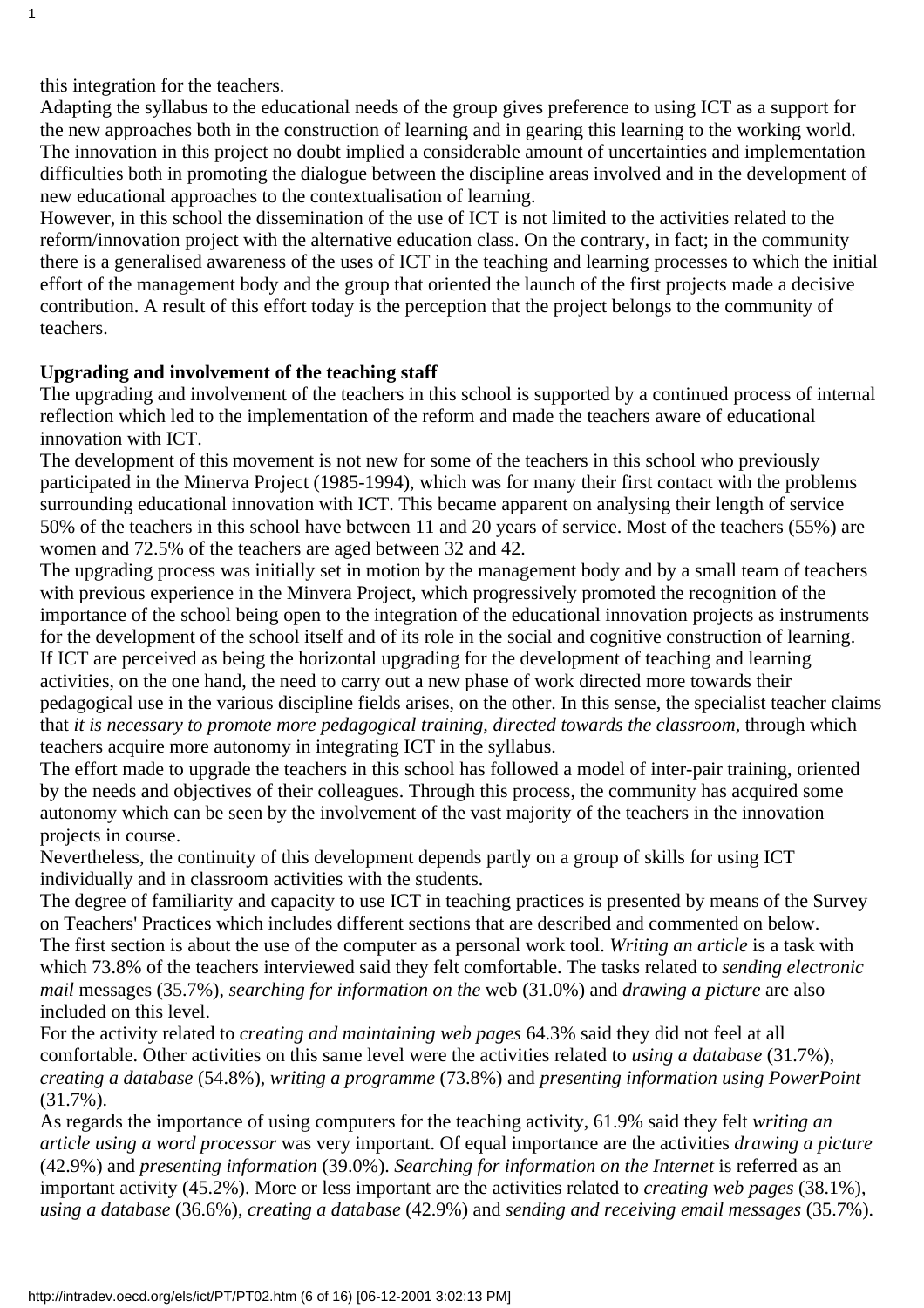The activity related to *writing a programme* (52.5%) is referred as not at all important.

The analysis on the frequency with which students were involved in activities related to the computer in the classroom presents the activity on *the educational use of the Web* with 43.9% sometimes. On the same level sometimes 51.2% of the students *use word processing programmes*.

The activity related to *creating web pages* reveals 85.7% in the never column. The following activities also appear in this same column (never): *sending and receiving email messages* (70.0%), *using the computer to play games* (61.0%), *using a spreadsheet* (63.4%), *using a graphics programmes* (68.3%), *joining a discussion forum* (85.4%) and *using a presentations programme* (63.2%).

It is obvious from these data on the frequency with which students use the computer that the process of integrating ICT in the classroom is still carried out by a small group of teachers.

65.9% of those interviewed answered negatively to the question on *whether the students use of the computer had ever been considered in the evaluation.*

As regards the *degree of liberty given to students to surf the web* during teaching activities, 44.4% stated that they had indicated some restrictions and 32.0% stated that they had carried out the activities without restrictions.

Only 7.5% of those interviewed *created or modified web pages with some of their classes*. 56.1% of the teachers use the computer several times a week to *prepare lessons* and only 19.1% have ever *participated in a virtual training course.*

All those interviewed confessed that they had never involved their students in *collaborative learning* via the Internet. In relation to these data, the development of collaborative activities has been done within the scope of activities carried out in the school area.

As regards the collaboration with other teachers via technology (email, chat, forums), 28.5% use these means of communication. In relation to the weekly frequency of sending emails, 9.5% send more than 11 messages per day, 4.8% sends between 6 and 11 messages per day, 38.1% send 1 to 5 messages per day and 47.6% do not send any messages.

As regards the number of email messages received per day by the teachers, 4.2% receive more than 11 messages per day, 48.2% receive between 1 and 5 messages per day and 47.6% do not receive any messages. Despite the effort to promote the educational use of ICT, results show the need to carry out a training model that favours the development of skills in using them in the classroom as well as the generalisation of integrating ICT in teaching activities directed towards the development of learning.

## **The role of leadership**

1

The start of the reform/innovation with ICT project is based on the following aspects: the awareness of the management body to this field of issues; the fact that the school runs technological courses in the computer and communication area; and the integration in the body of teaching staff teachers specialised in the area of the educational use of ICT which made it possible to form the initial team of innovation projects. The commitment of the management body in the development of the innovation is a factor that is clearly present in the initial phase, namely in the organisation of the reflection processes on the development of library and school activities, as referred in the previous section, or in the implementation of the processes to computerise administrative procedures. Furthermore, the creation of work teams within the scope of the Nónio XXI Century and Internet in School Programmes contributed decisively as an incentive to the development of the reform/innovation.

According to the words of the school's vice-principal, *we prefer a team and not an isolated person,* namely due to the fact that the integration of new teachers with training in the area of the educational use of ICT has permitted inter-pair training and has set in motion *a snowball effect.* This opinion is corroborated by the teacher responsible for the Nónio project in the school: *there is no leader... the project is autonomous.* The self-sustenance of the project is based on the internal learning process of the community of teachers in the school which made it possible to broaden the concept of team to the community of teachers and not to restrict it to the size of a small group of specialists.

In this sense, the training carried out by the local co-ordinator of the Nónio project was decisive for the innovation process, as was the existence of a Teacher Training Centre. This system that made it possible to replicate the training over time within the community and in an informal manner, whenever necessary,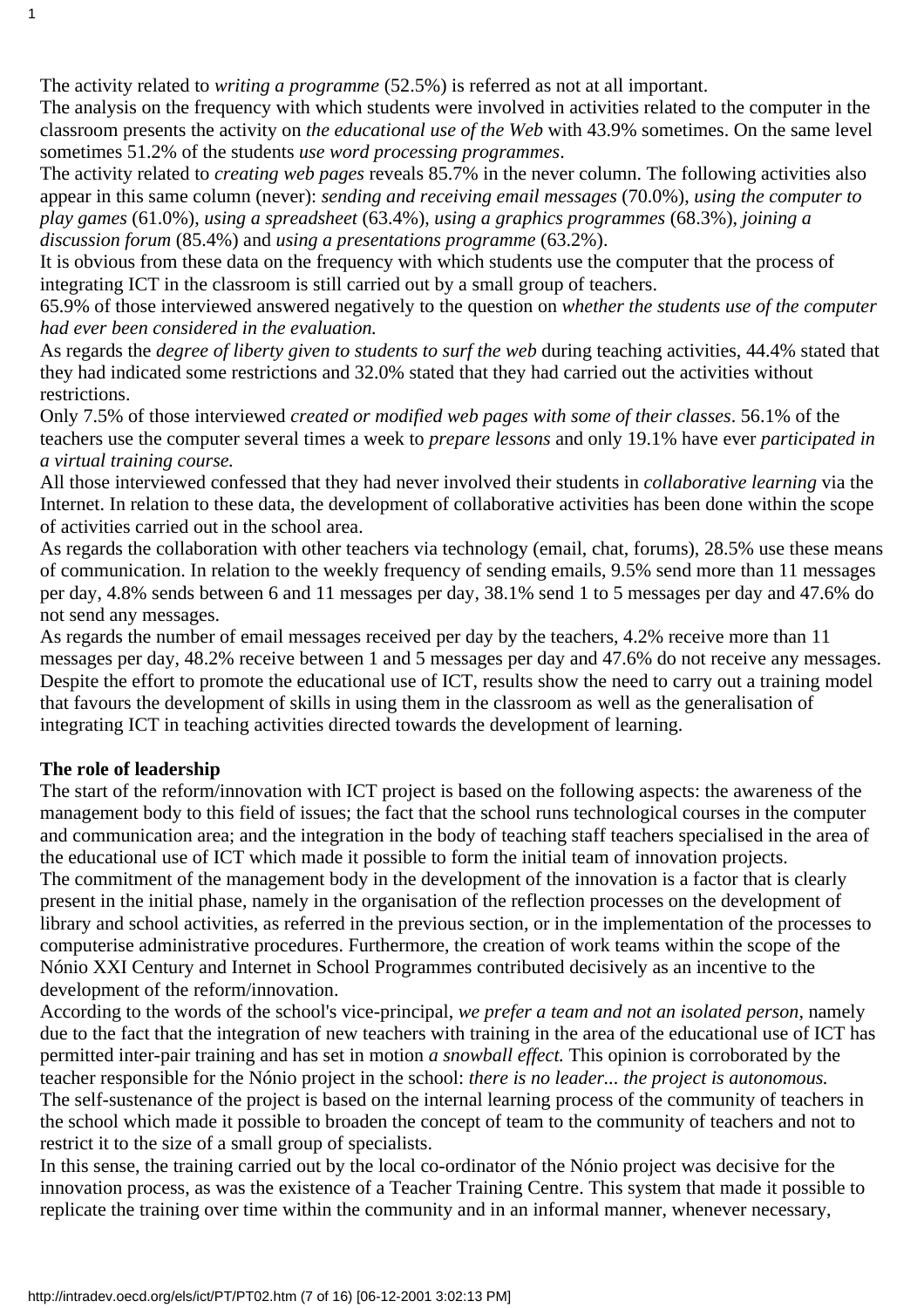facilitating the progressive familiarisation of the teachers with ICT, namely in using email and the web, among others, and raising their awareness to their integration in the syllabus.

The process of introducing the innovation led to the development of a learning organisation whose path can be followed in the progressive involvement and accountability of the teachers in the conduction of the change process itself in the school, namely in the self-organisation capacity for the internal dynamisation of the projects to be developed, or in the elaboration and presentation of projects to national funding agencies in the sense of supporting the various lines of development of innovation activities improvement of the school. Throughout this path, which started with the launching of the first challenges in the form of internal reflection and continued with the awareness-raising and training processes for the use of ICT in an educational perspective and which went on to the involvement of all the teachers in the groups that dynamised the projects, the sense of developing a learning organisation which supports and follows the innovation in the school is obvious. It was through the activity of the teaching community as a learning organization that the innovation project was able to overcome the internal resistance to the community itself, transforming it into the driving force of its own development by starting the inter-pair training actions in accordance with the needs, expectations and objectives of the educational project.

#### **ICT-Reform connections**

1

Information and Communication Technologies play a central role not only within the scope of the implementation of alternative education, but also, in a less incisive manner, in the remaining teaching and learning activities in the school.

If, on the one hand, alternative education is a catalyst of ICT integration experiences, mainly for the group of teachers directly involved in them, then these experiences are disseminated through the teaching and learning activities of the remaining teachers, on the other. For example's sake, we mention, besides the activities connected to the computer technological courses, which are based on ICT, the strong usage rate of the Nónio room for teaching activities by the other classes in the school. Added to this is the fact that ICT are an incentive to the development of the processes of integrating students in school life through the School Clubs. The strong adherence and use of the new media as tools for the building of knowledge, both in formal classroom situations and in informal situations of individual work, such as doing school assignments and searching for information, is revealed in the high rate of frequency with which students use the computers in the clubs and the library.

It is therefore through the adherence with no restrictions that students show to the new work environments that the success of the implementation of alternative education can be seen. As the students involved in the alternative education project state, *they have email, send email messages to their peers and also to the teachers, work with their peers through the Internet,* and they feel that the school is providing them with the means to build learning, namely when they refer to the library as *the most important improvement.* The role of ICT in the organisation of alternative education arises as a condition of success for the learning processes.

In this sense, the perception which these students have of the importance of environments based on ICT for their educational development (within the scope of alternative education) no doubt lies in the affirmation by a student *that without computers they would not know what they know today.*

This affirmation summarises the impact of ICT in the implementation of alternative education. Furthermore, the impact is not limited to the alternative education project as, within the general scope of the school, the remaining students corroborate the importance of the library, namely when they affirm that *they have everything in the school and do not need to go to the municipal library* and that *they can have access to the Internet in the Nónio room.* They make special reference to the importance of this aspect to them *because not all students have computer subjects and that (having access to the Internet) is important to everyone.*

#### **Academic rigour**

The issue of academic rigour arises traditionally through the type of use of ICT and of their impact in the quality and practices of the teaching and learning processes. Academic rigour, however, does not depend exclusively on the materials but on the attitudes, skills and strategies of the teachers for the use of ICT in education.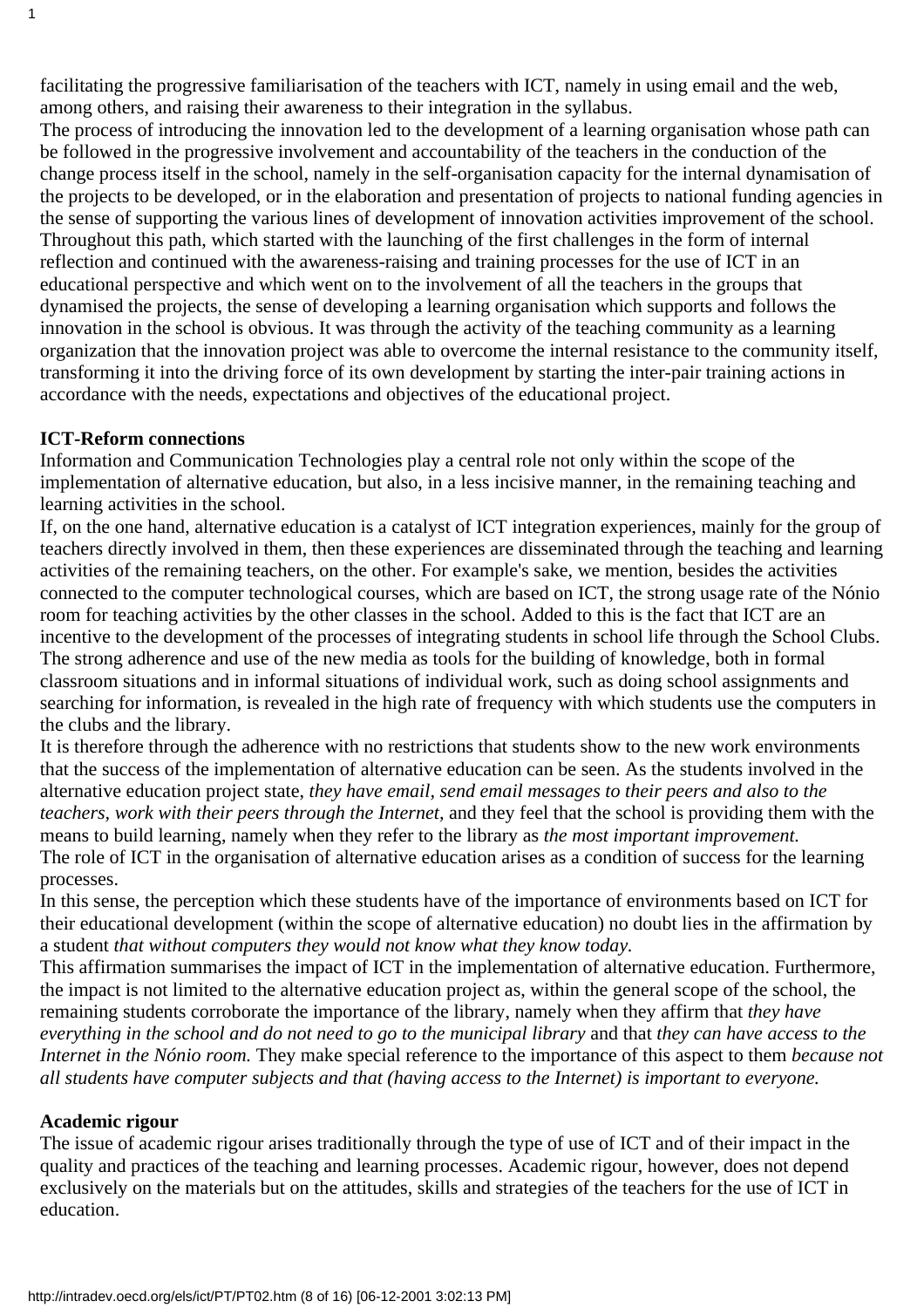The use of ICT implies greater involvement and participation by the teacher in planning and managing activities and in following them both in the classroom, as a means of developing student learning, and from a distance, in the practices already established by some teachers in using email to send suggestions for assignments or to answer students' doubts, in this way performing a new type of follow-up to learning. Practices using ICT in the classroom have encouraged the development of the quality of learning both through collaborative processes which are set in motion and through the growing autonomy and accountability of the student in performing tasks, especially in searching for information and in preparing class or community presentations.

The development of the project *Young Environment Reporters* within the scope of activities in the school area is an example of the accountability and autonomy of students who have to search the Internet for information, carry out collaborative activities and publish information on the Internet.

This practice is a form of developing individual criteria for selecting information and on its quality and relevance to the task being carried out. In this sense, the vice-principal affirms *that the Internet may potentially develop the critical process of students as what exists on the Internet may not be correct.* The remaining teachers who are more directly involved in the educational use of ICT in the classroom are of the same opinion and further stress the importance of the social dimension of the work group in which the student is involved as *a means of developing critical thinking.* In addition, the pressure of the group acts as a natural way of reducing the marginal use of ICT while carrying out school assignments.

The use of ICT arises as a means of promoting the quality of learning, their integration in the syllabus being a fundamental issue, especially when the teaching and learning process is developed in a perspective focused on the student and on the development of his/her autonomy. In this sense, reflection on the follow-up strategies of learning in the new environments is vital. For this, teachers need to develop new attitudes and skills, as recommended by the specialist teacher, who states that it is essential to offer teachers pedagogical training in the use of ICT.

## **Equity**

1

The Nónio room and the Library, in conjunction with the rooms used by the School Clubs, play the most important role in creating conditions for access to ICT by the members of the school community. The existence in this school of computer and communication technological courses, as well as the alternative education class, immediately presents a differentiated condition in the forms of accessing the computer media; the former is a natural condition of the course itself and the latter is a means of overcoming this group's learning difficulties, based on an approach focused on greater access to ICT and their use as tools for the learning processes. For these students, the privileged access is a form of reducing the differences with which they arrive at school.

Nevertheless, the school shows a strong awareness of the problems resulting from the general conditions of accessing ICT, attempting to create conditions of equal opportunities in using information technologies. Without a doubt, the model of access to ICT in the Nónio room as well as in the rooms used by the school clubs (Mathematics, Computer and Science) unmistakably contributes not only to promoting their informal use but also to their use integrated in the school's regular teaching systems. It is in this perspective that the opening of the Nónio Room to the community has been encouraged, particularly through the summer courses directed not only at the students but also at the community.

The promotion of access conditions to information and communication technologies is a central perspective in the educational project in the school, namely through the room for occupying students' free time, which is equipped with computer resources, and in the bid project for the creation of a new computer laboratory dedicated to basic education students which will be networked to the already existing rooms. Still within the scope of this project, the possibility of placing a terminal with access to the network in each room in the school is being considered.

As regards the differences in usage between the richer and the poorer students, the opinions of the teachers refer the differentiation factor in familiarisation with the technologies by the richer students, which is expressed in a higher performance in an initial work phase. However, this difference tends to become more balanced with the continuity within the scope of the regular programmes of use. On the other hand, some teachers mention that the difference between the two groups of students is evident in their academic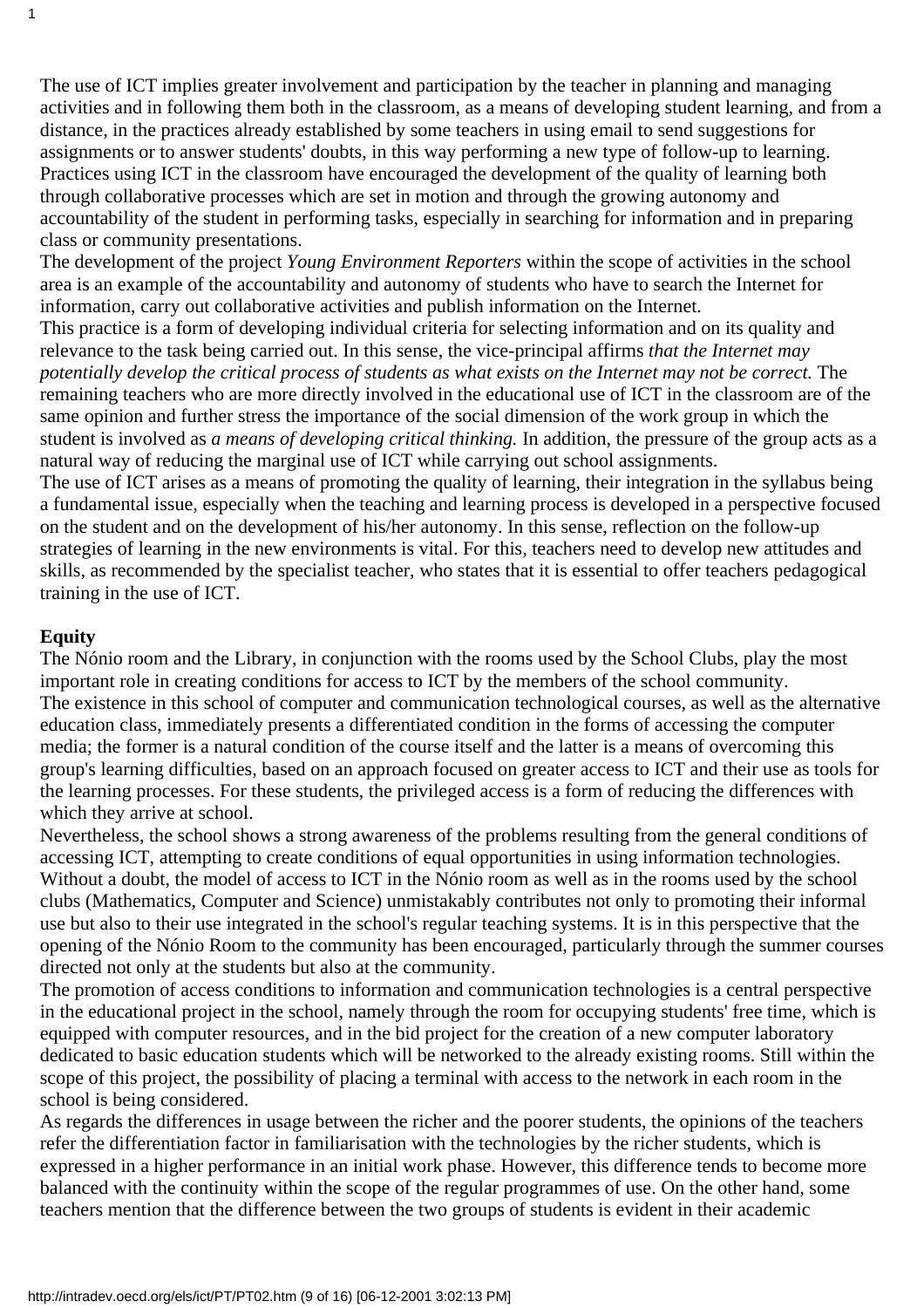performance, namely because they have a computer at home and have more time for assignments. They refer in particular that the fact that these students do not have any limitations as regards use reflects an advantage in the use of the technologies, counter-arguing that the poorer students *have less opportunities and that this limits them and acts as a barrier.*

As regards the difference in use in relation to gender, the opinion of the teachers is divided on the perception of undifferentiated use between boys and girls, on the one hand, and on the perception that boys tend to adopt a more exploring attitude when using ICT.

#### **DISCUSSION OF THE HYPOTHESES**

#### *Hypothesis 1*

*Technology is an important catalyst of educational reforms, especially when these involve the Internet. The alternative hypotheses is that when a true reform is in progress, technology serves merely as an additional resource and not as a catalyst, i.e. the driving forces behind the reform also encourage the application of the technology to resolve specific educational problems.*

Analysis of the data gathered indicates that the main hypothesis should be accepted and not the alternative hypothesis. In this case study, technology is the support for the development of the reform through the creation of alternative education essentially supported by information technologies.

The data in favour are: i) raising the awareness of the school's management body that encouraged the creation of alternative education to the educational use of technologies; ii) the existence of a small group of specialist teachers who ensure the initiative's support; iii) the creation of a syllabus directed towards the contextualisation of learning through the intensive use of technology; and iv) recognition by the wider community of teachers of the impact of technology in the development of learning processes, promoting the dissemination in the school of practices using the technology.

#### *Hypothesis 2*

*The dissemination of the reform (and consequently of ICT) follows the traditional dissemination pattern of the reforms and innovations described by Roger (1995). The alternative hypothesis is that technology operates differently from the traditional reforms and innovations and that its dissemination pattern therefore has distinct characteristics.*

Analysis of the data gathered indicates that the main hypothesis should be accepted and not the alternative hypothesis. The dissemination of the reform (and of ICT) in this school follows the dissemination pattern put forward by Roger (1995), namely *innovation, uncertainty, dissemination, adoption/rejection.* Findings in favour of this hypothesis are based on the following facts: i) the adoption and dissemination of the reform/innovation are a result of the initiative and wish of the school; ii) the existence of a group that initially developed the project, positively influencing the community and acting on its uncertainties and insecurities in relation to the level of complexity of the projects (alternative education and innovation with ICT); and iii) the development of communication channels within the community through which it was possible to encourage dialogue and the development of the consistency of individual representations on the dimensions and impacts of the projects in course on educational practices.

The creation of alternative education is strongly associated, in this school, to the development of the educational innovation with ICT. In this sense, the orientation model for the creation of alternative education is also a project of educational innovation with ICT.

The adherence of the community to the implementation process of the reform and ICT is jointly developed, both in terms of involving the community members in the reflection process on the integration of ICT in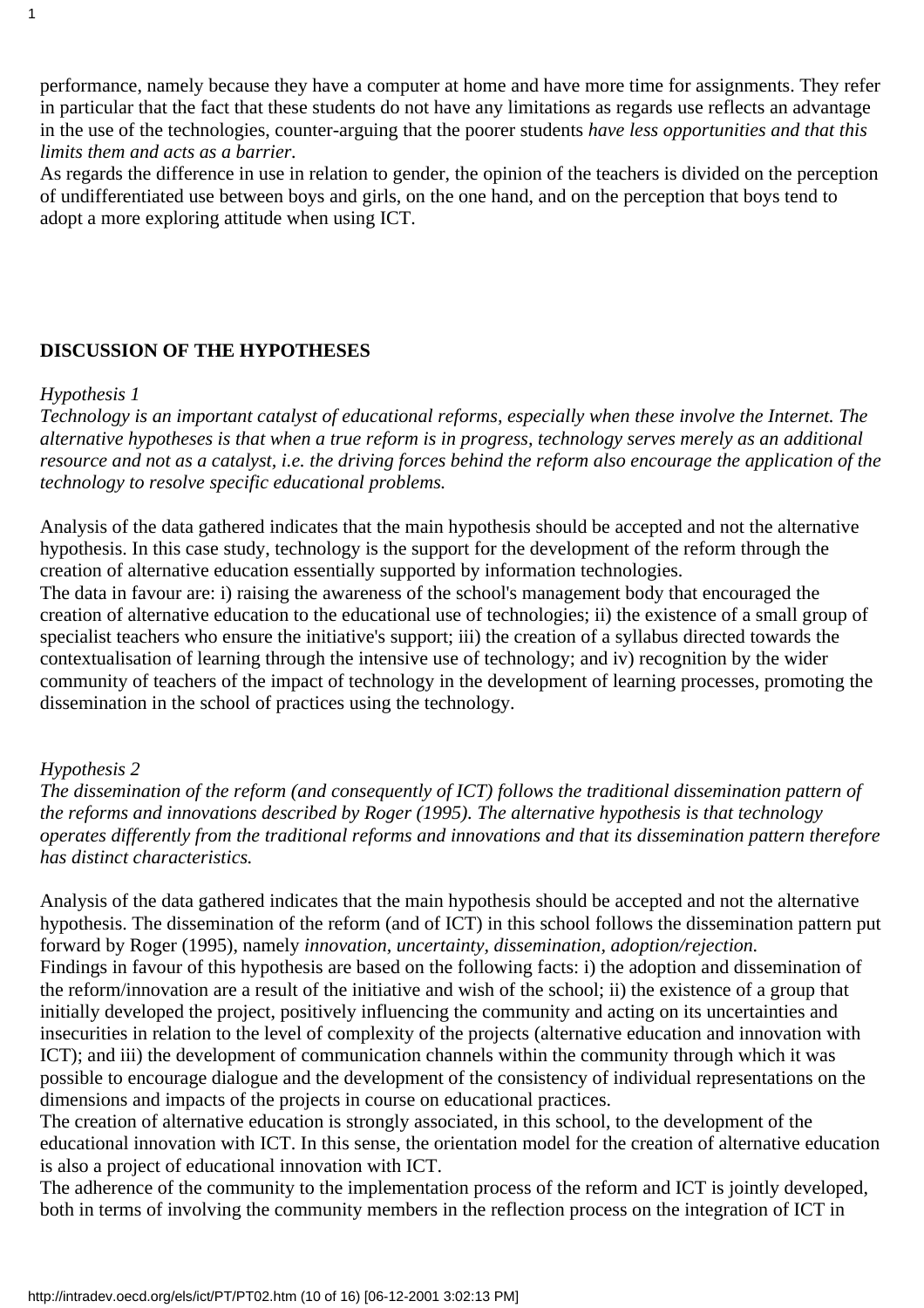education and in terms of the training necessary in order to be able to use ICT in the classroom. We would like to stress however that this development is a result of the performance of the early adopters (the management body and the group of specialist teachers) in adopting the reform/innovation and in the inter-personal communication channels and process through which it was possible to create a community of adopters in the school.

#### *Hypothesis 3*

*The effective implementation of ICT depends essentially on the skills of the teaching staff in integrating ICT in learning. This hypothesis assumes that the effectiveness of ICT is associated to the mediation of teachers and that their academic value is positively related to the teachers skills. The alternative hypothesis is that the schools technological infrastructure and the skills of the students, and not the skills of the teaching staff, in ICT determines the results of implementing ICT.*

Analysis of the data gathered indicates that the main hypothesis should be accepted and not the alternative hypothesis. The motive that lead to the acceptance of this hypothesis is the fact that the composition of the alternative education class essentially depended on the existence of teachers with the necessary skills to develop ICT integration in the development of learning.

From the very beginning the creation of alternative education and its implementation presented a strong innovation component in educational approaches through the use of technology. The integration of ICT in learning is a vital issue, especially when the teaching and learning process is carried out with the student in mind.

In this sense, mastering the skills for using and integrating technologies in the teaching and learning processes is essential for the implementation of ICT.

#### *Hypothesis 4*

*If all the students have identical access to ICT, the difference in academic performance between the poorer students and the less poor should not increase. The alternative hypothesis is that if all students have equal access to ICT, students who are less poor will tend to increase the difference in academic performance in relation to poorer students.*

Analysis of the data gathered indicates that the main hypothesis should be accepted with reserve, not excluding the alternative hypothesis. This because the perceptions of the teachers as regards the hypotheses under discussion are not unanimous. In fact, findings suggest controversial aspects which we present below. On the one hand, the opinions gathered suggest that there are no differences in performance between the two groups under analysis in a situation where both have equal access to ICT. Nevertheless, access in identical conditions in the school, for both groups, presents according to the opinion of some teachers very different usage rates in the beginning which tend to lessen and become more uniform as the activities are developed. According to this perspective we could validate the main hypothesis if we take into consideration the fact that at the end of the activity programme there is no difference in performance.

On the other hand, the teachers also mention that, in spite of equal access in school, the students bring with them to school a wide set of experiences which, for the field under analysis, clearly reflect the advantage of having a computer at home with access to the Internet. For these students (the richest), their experience is an advantage in using computers at school, even when there is equal access for all.

In this sense, and according to the opinions gathered, we cannot exclude the alternative hypothesis in the sense that today's small difference will be a big advantage tomorrow, in spite of the fact that at school this difference tends to be reduced, especially when the school is committed to the building of educational innovation with ICT and the creation of equal access conditions.

*Hypothesis 5*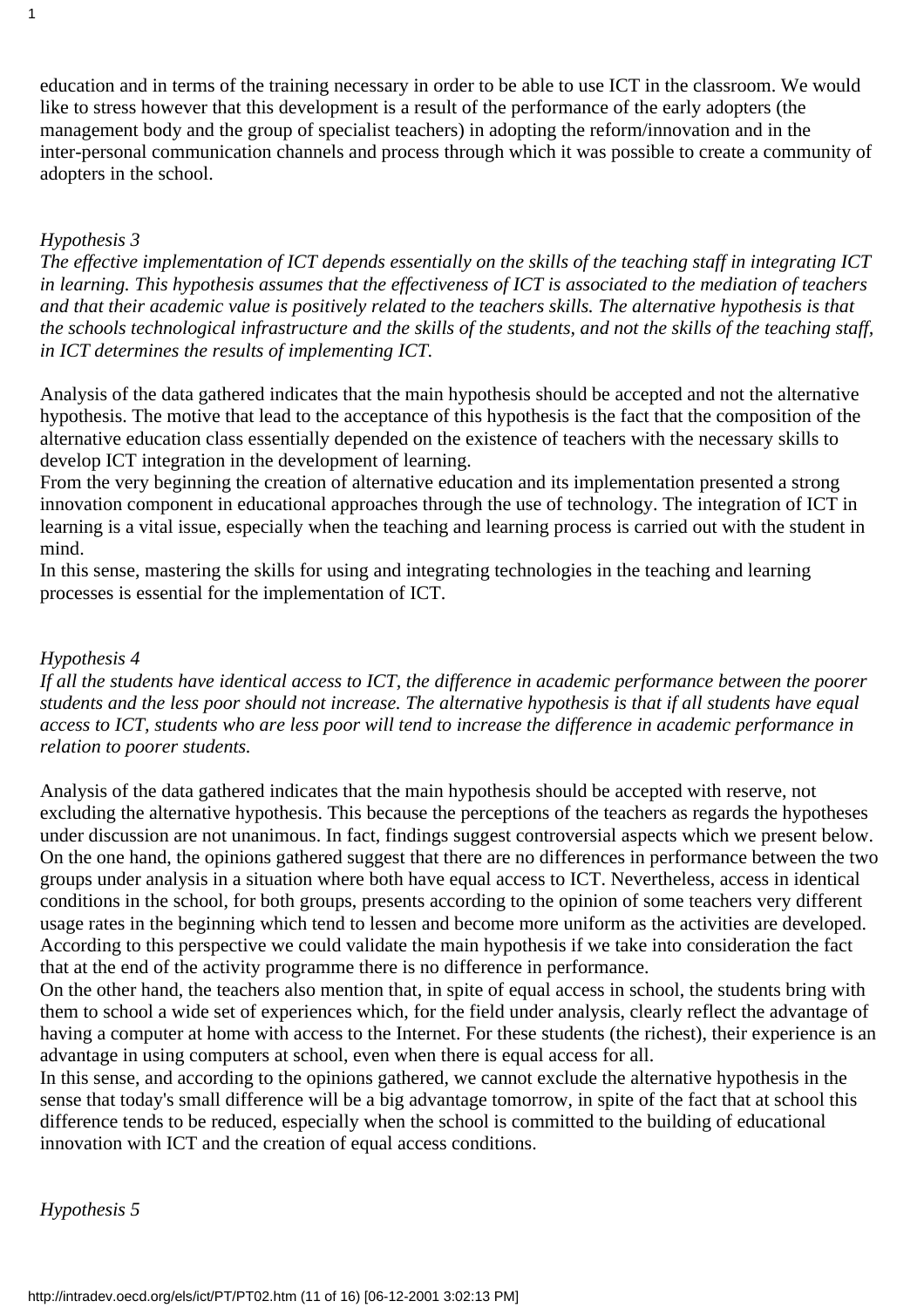*An effective implementation of ICT will cause academic standards to remain the same or to increase in spite of the poor quality of many ICT materials. Academic standards depend on the expectations of the teachers and of the school and not on the level of manuals, of ICT materials and others. The alternative hypothesis is that the use of ICT will lead to a reduction in academic standards insofar as the students will spend more time on research with marginal benefits and on surfing Internet sites or curricular materials of low-quality.*

Analysis of the data gathered indicates that the main hypothesis should be accepted and not the alternative hypothesis. Findings show that the increase in academic standards is directly connected to the ICT implementation models, particularly through the following aspects: i) the attitudes of the teachers in relation to the innovation; ii) the skills of the teachers in using and integrating ICT in the classroom; iii) the development of strategies for using ICT in teaching and learning; and iv) the development of critical thinking in the students in using ICT as a tool for building learning.

The alternative education project is supported by a totally new approach in the conception, planning, management and follow-up of learning situations involving ICT and the success of this project depends not on the existence of the media but rather on the strategies for using them.

From this point of view, it is not the materials but rather the learning situations which the teachers promote with the materials that play a positive role in the development of quality standards in teaching.

# **5. PROJECTIONS**

## **Sustainability**

1

The sustainability of the educational reform/innovation with ICT in this school essentially depends on the continuity of the involvement and sharing processes between the members of the community of teachers and on the joint reflection on the innovation, its representations and its implications for the development of education.

We also feel that sustainability depends on specific factors in the implementation plan of the reform, such as: the availability of the teachers to continue a project of innovative work that demands a high level of participation and involvement by the teacher, both in the individual follow-up of the students and in the processes of integrating the students from alternative education in the school community; and the capacity to articulate the project's different phases of development with the expectations of the community of parents. In terms of educational innovation with ICT, sustainability comprehends the specific dimensions of training and raising the awareness of a learning organisation directed towards the opening to innovation cycles, towards change and towards the evaluation of its performance.

In this sense, it should be stressed that the sustainability of the project in this school lies mainly in the development of an organization that presents a high capacity of internal training through a continued process of reflection, awareness-raising and development of skills for the use and integration of ICT in the educational practices and processes according to the needs and objectives of its members. In this way this project is strongly articulated to the educational needs of the students and of the community in which the school is integrated, encouraging the distribution of the responsibility for continuing the change among all its members.

## **Dissemination**

The possibility of transferring the processes of change and educational development is deeply related to the type of involvement and participation of the actors in bringing about this change, as we have tried to present throughout this study, insofar as we are dealing with the development of attitudes and not only with the acquisition of skills for the use of ICT. The diversity of factors which characterise this scenario does not make it possible to define a dissemination model but rather indicators that may contribute to this end and which are based on the good practices achieved by this community of teachers.

Besides the aspects related to the regulation of the reform's implementation, its dissemination implies the mobilisation of the teachers to become aware of the social function of the school in promoting equal access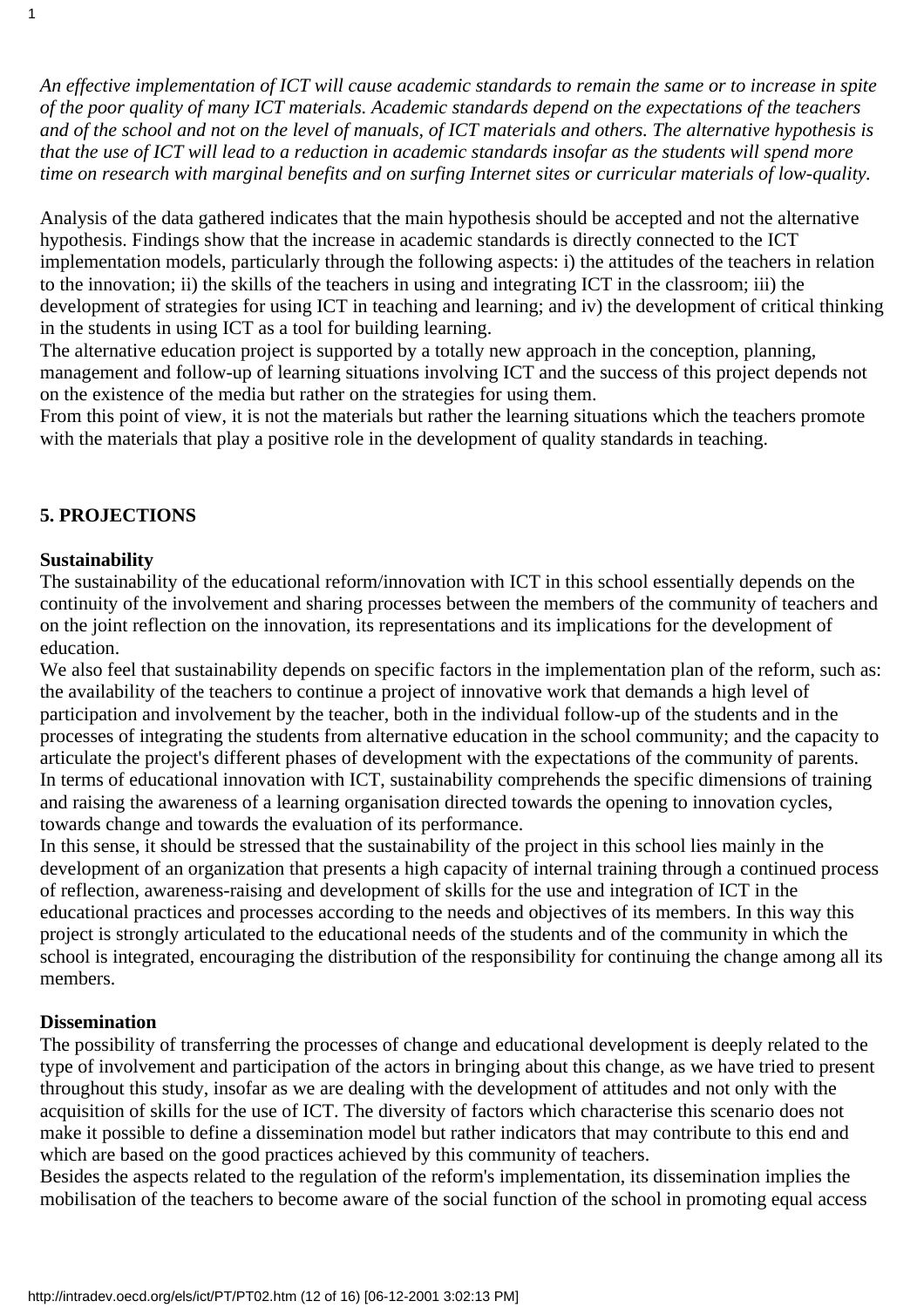to education and knowledge.

In this sense, the dissemination of the educational innovation with ICT will imply, as this school did, reflection on the importance of space and time in learning for the student as he/she attempts to place the learning processes in the new space for the mediation of knowledge which are offered by ICT.

# **6. ANNEX A**

1

The methodology used in this case study followed the recommendations of the OECD as to the way in which the study should be carried out.

The research team was made up of five researchers, members of the Competence Centre of the University of Minho.

The school was chosen according to the criteria defined in the research manual and a preliminary visit to the school was made to introduce the members of the research team and the objectives of the study, to familiarise them with the school's environment and to organise the work plan in co-ordination with the executive board.

The field work was carried out in the beginning of January 2001 and data were collected through semi-structured interviews with the school's management, teachers, students and parents, and through a questionnaire completed by the teachers and observations outside the classrooms.

Documents on the students' work were also collected and photographs were taken of student activities inside the classrooms, laboratories and outside the school. The data collected were catalogued, classified and organised according to the matrix contained in the OECD research manual.

A representative of the school's management, two experts in technologies, six teachers, eight students and two parents were interviewed, 40 teacher questionnaires were collected and four classes of the interviewed teachers were observed.

The interviews with the teachers and the management representative were held individually, with an average duration of 1h30, this duration varying between one and two hours. The interviews with the students lasted for an average of 45 minutes and the average duration of the interviews with the parents was one hour each. All the interviews were filmed on video and notes on the interviews were typed up using a portable computer.

The complementary materials of the school and the students' work were catalogued and are available on the Internet at: http://minerva.uevora.pt/ocde/povoalanhoso/

# **7. ANNEX B**

Summary of the teacher questionnaires

| $\parallel$ To what degree do you feel comfortable/capable of carrying out the following activities on the computer? |
|----------------------------------------------------------------------------------------------------------------------|
| (% of teachers)                                                                                                      |

Very Comfortable Fairly Not at all Comfortable Comfortable Comfortable

1. Writing an article  $\overline{73.8}$  19.0  $\overline{7.2}$   $\overline{7.2}$  0.0 2. Searching for information on the World Wide Web  $\boxed{31.0}$  28.6 23.8 23.8 16.6 3. Creating and maintaining web pages  $\boxed{9.5}$   $\boxed{14.3}$   $\boxed{11.9}$   $\boxed{64.3}$ 4. Using a database 19.5 17.1 31.7 31.7 31.7 31.7 5. Creating a database  $\overline{9.5}$   $\overline{9.5}$   $\overline{26.2}$  54.8  $\boxed{6.$  Sending and receiving email messages  $\boxed{35.7}$   $\boxed{23.8}$   $\boxed{16.7}$   $\boxed{23.8}$ 7. Writing a programme  $\boxed{7.1}$   $\boxed{7.2}$   $\boxed{11.9}$   $\boxed{73.8}$ 8. Drawing a picture or diagram 31.0 23.8 23.8 23.8 9. Presenting information (e.g.: using PowerPoint or equivalent) 22.0  $17.0$  29.3 31.7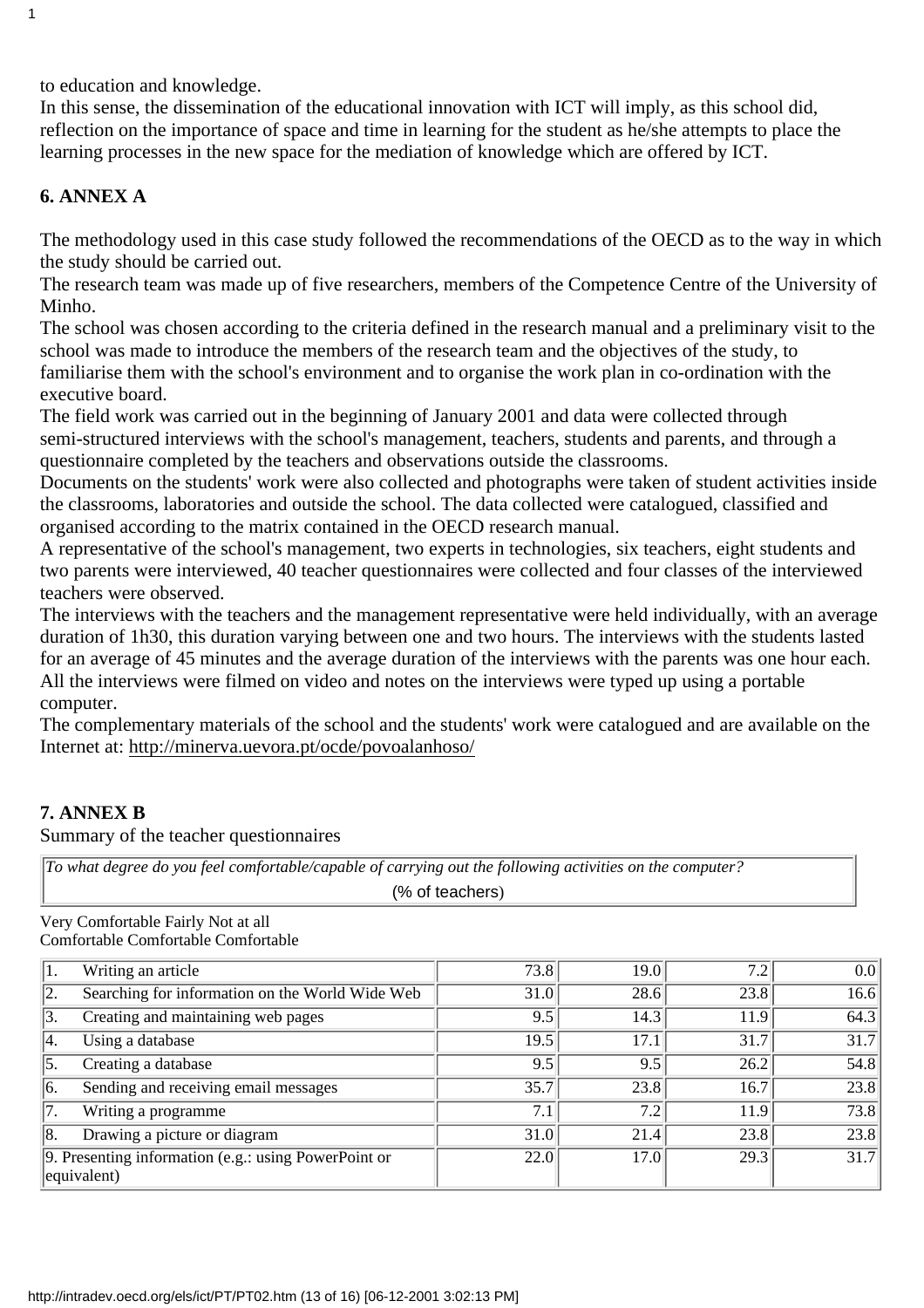*How important are each of the following skills related to the use of the computer for your teaching?* (% of teachers)

Very Important +/- Important Not at all Important importante

1

| 10. Writing an article with a word processor                         | 61.9 | 28.6 | 7.1  | 2.4  |
|----------------------------------------------------------------------|------|------|------|------|
| 11. Searching for information on the Internet                        | 38.1 | 45.2 | 14.3 | 2.4  |
| 12. Creating web pages                                               | 7.1  | 26.2 | 38.1 | 28.6 |
| 13. Using a database                                                 | 14.6 | 31.7 | 36.6 | 17.1 |
| 14. Creating a database                                              | 9.5  | 28.6 | 42.9 | 19.0 |
| 15. Sending and receiving email messages                             | 9.6  | 33.3 | 35.7 | 21.4 |
| 16. Writing a programme                                              | 7.5  | 17.5 | 22.5 | 52.5 |
| 17. Drawing a picture or diagram with design/graphics<br> software   | 42.9 | 33.3 | 14.3 | 9.5  |
| 18. Presenting information (e.g.: using PowerPoint or<br>equivalent) | 39.0 | 31.7 | 24.4 | 4.9  |

*On average, how often were your students involved in the following activities as part of the work assigned to them over the last school year?*

(% of teachers)

Several times Several times Sometimes Never a week a month

| 19. Using the World Wide Web                                | 9.7  | 4.9     | 43.9 | 41.5 |
|-------------------------------------------------------------|------|---------|------|------|
| $\vert$ 20. Creating web pages                              | 0.0  | 2.4     | 11.9 | 85.7 |
| $\sqrt{21}$ . Sending and receiving email messages          | 2.5  | 7.5     | 20.0 | 70.0 |
| 22. Using a word processing programme                       | 17.1 | 14.6    | 51.2 | 17.1 |
| $\vert$ 23. Using a computer to play games                  | 0.0  | 2.4     | 36.6 | 61.0 |
| $\vert$ 24. Using a spreadsheet                             | 4.9  | 7.3     | 24.4 | 63.4 |
| $\left 25. \right\rangle$ Using a graphics programme        | 0.0  | 7.3     | 24.4 | 68.3 |
| $\left 26. \right $ Joining a discussion forum or chat room | 0.0  | 4.8     | 9.8  | 85.4 |
| 27. Using a presentation programme (e.g. PowerPoint)        | 2.5  | 5.0     | 25.0 | 67.5 |
| 28. Using an educational programme (including               | 0.0  | $0.0\,$ | 36.8 | 63.2 |
| simulations)                                                |      |         |      |      |
| $ 29.$ Using the computer for other purposes (specify)      | 17.4 | 4.3     | 8.7  | 69.6 |

|                                                                                                                                         | % of teachers   |          |                              |                |      |  |
|-----------------------------------------------------------------------------------------------------------------------------------------|-----------------|----------|------------------------------|----------------|------|--|
|                                                                                                                                         | Good            |          | Fair                         | Weak           |      |  |
| How would you grade your capacity to<br>use computers?                                                                                  |                 | $\Omega$ | $\theta$                     |                | 0    |  |
|                                                                                                                                         | Yes             |          |                              | N <sub>0</sub> |      |  |
| 31. Have you ever considered the<br>students use of the computer in your<br>evaluation?                                                 | 34.1            |          |                              |                | 65.9 |  |
|                                                                                                                                         | No restrictions |          | Some restrictions Only those | indicated      |      |  |
| 32. If you asked your students to<br>search the World Wide Web, what<br>degree of freedom did you give them<br>to surf on the Internet? |                 | 32.0     | 44.0                         |                | 24.0 |  |
|                                                                                                                                         | Yes             |          |                              | N <sub>0</sub> |      |  |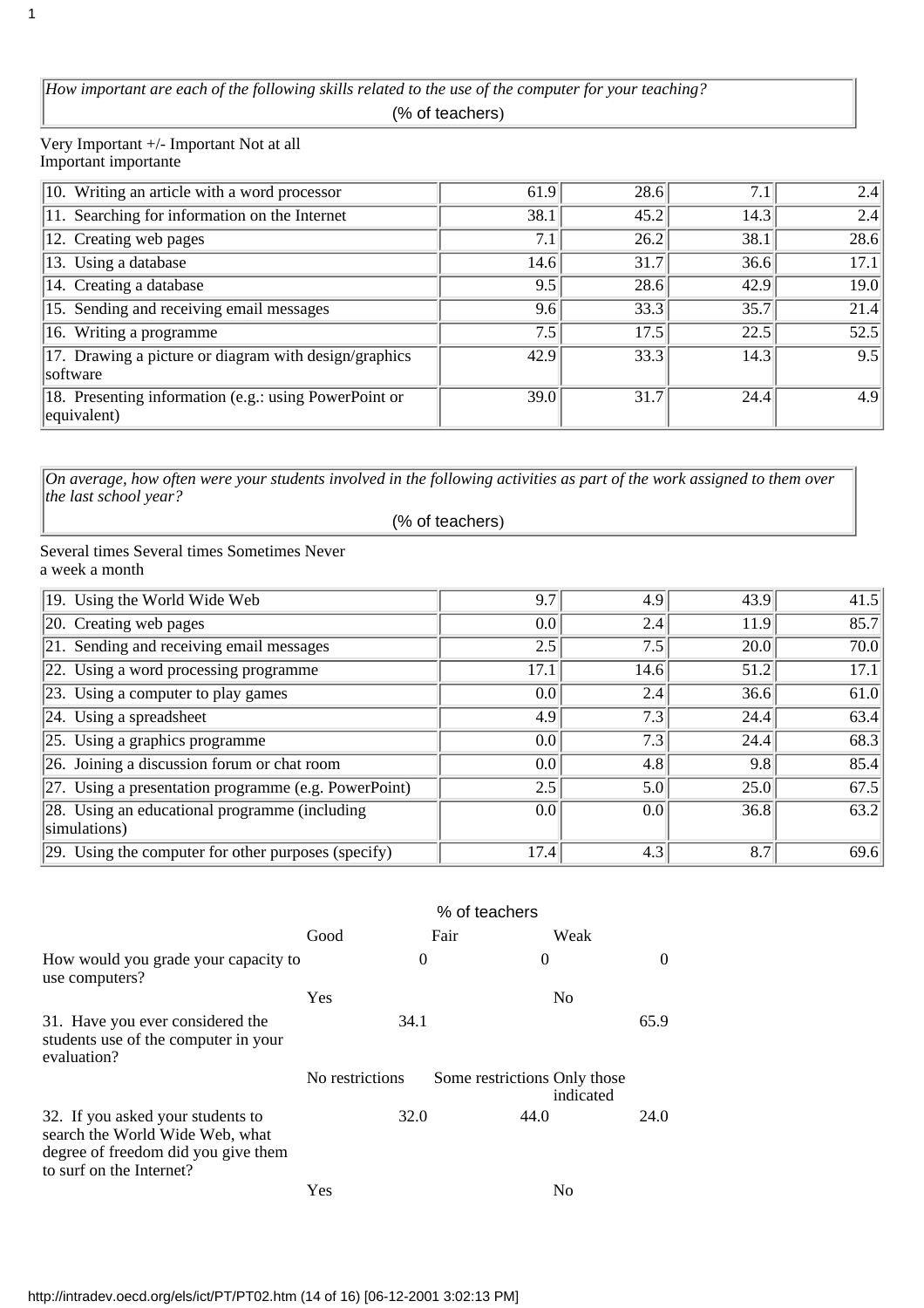| 33. Did you create or modify a web<br>page with some of your classes?                                                                         |                         | 7.5              |                          |      |                | 92.5 |                  |                  |          |       |   |
|-----------------------------------------------------------------------------------------------------------------------------------------------|-------------------------|------------------|--------------------------|------|----------------|------|------------------|------------------|----------|-------|---|
|                                                                                                                                               | All of it               |                  | Most of it               |      | Some of it     |      | Very little      |                  |          |       |   |
| 34. What part of using the computer in<br>your classes was directly related to the<br>course content                                          |                         | 17.6             |                          | 14.8 |                | 32.4 |                  | 35.2             |          |       |   |
|                                                                                                                                               | All of it               |                  | Most of it               |      | Some of it     |      | Very little      |                  |          |       |   |
| 35. What part of using the computer<br>for tasks assigned to the students was<br>done individually?                                           |                         | 12.2             |                          | 21.3 |                | 39.3 |                  | 27.2             |          |       |   |
|                                                                                                                                               | Several times a<br>week |                  | Several times a<br>month |      | Sometimes      |      | Never            |                  |          |       |   |
| 36. How often did you use the<br>computer at home to prepare your<br>lessons?                                                                 |                         | 56.1             |                          | 26.8 |                | 17.1 |                  | $\boldsymbol{0}$ |          |       |   |
|                                                                                                                                               | Yes                     |                  |                          |      | No             |      |                  |                  |          |       |   |
| 37. Have you ever participated as a<br>student or trainer in a virtual course<br>via the Internet/World Wide Web?                             |                         | 19.1             |                          |      |                | 80.9 |                  |                  |          |       |   |
|                                                                                                                                               | Yes                     |                  |                          |      | No             |      |                  |                  |          |       |   |
| 38. Have you ever involved your<br>students in collaborative learning via<br>the Internet/World Wide Web with<br>students from other classes? |                         | $\boldsymbol{0}$ |                          |      |                | 100  |                  |                  |          |       |   |
|                                                                                                                                               | Yes                     |                  |                          |      | N <sub>0</sub> |      |                  |                  |          |       |   |
| 39. Do you currently use technology<br>to collaborate with other teachers<br>(vocational chat rooms, forums or<br>others)?                    |                         | 28.5             |                          |      |                | 71.5 |                  |                  |          |       |   |
|                                                                                                                                               |                         |                  |                          |      | % of teachers  |      |                  |                  |          |       |   |
| 40. How many email messages do you $>11$                                                                                                      |                         |                  | $6 - 11$                 |      | $1\_5$         |      | $\boldsymbol{0}$ |                  |          |       |   |
| send on average per week?                                                                                                                     |                         | 9.5              |                          | 4.8  |                | 38.1 |                  | 47.6             |          |       |   |
| receive per day?                                                                                                                              |                         | 4.2              |                          |      |                | 48.2 |                  | 47.6             |          |       |   |
|                                                                                                                                               |                         |                  |                          |      |                |      |                  |                  |          |       |   |
|                                                                                                                                               |                         | Number of times  |                          |      |                |      |                  |                  |          |       |   |
| 41. Have you ever changed the                                                                                                                 | $1 - 10$                | 6                | $11\_20$                 | 1    | $21\_30$       |      | $31 - 40$        |                  | $41\_50$ | $>50$ | 2 |
| hardware of a computer?<br>42 Have you ever upgraded a                                                                                        |                         | 7                |                          | 1    |                |      |                  |                  |          |       | 3 |
| computer?<br>43. Have you ever recovered a                                                                                                    |                         | 9                |                          |      |                | 1    |                  |                  |          |       | 3 |

Complementary information on alternative education, materials gathered during this research, documents on the schools Educational Project and the school's Nónio project, and a link to the Schools web page are available on the Internet at the following address: http://www.minerva.uevora.pt/ocde/povoalanhoso/

44. Have you ever created a web page? 13 1 1 45. Have you ever created a database? 6 6 4 4

damaged file?

**8. ANNEX C**